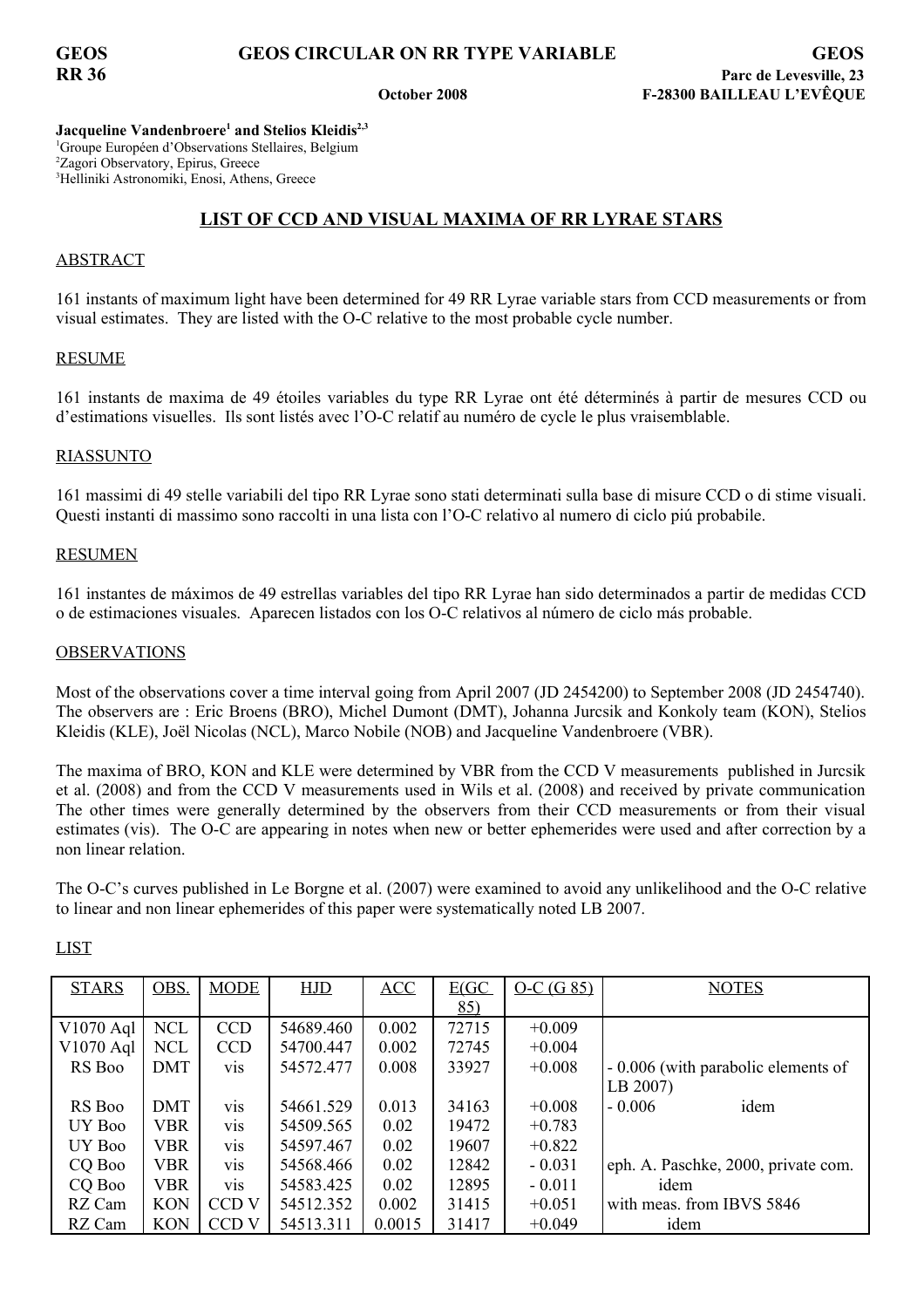# GEOS CIRCULAR RR 36 LIST RR P. 2/4

| <b>STARS</b>                | OBS.       | <b>MODE</b>       | <b>HJD</b> | ACC    | E(GC 85) | $O-C(G 85)$ | <b>NOTES</b>                        |
|-----------------------------|------------|-------------------|------------|--------|----------|-------------|-------------------------------------|
| RZ Cam                      | <b>KON</b> | CCD <sub>V</sub>  | 54517.637  | 0.002  | 31426    | $+0.051$    | with meas. from IBVS 5846           |
| RZ Cam                      | <b>KON</b> | CCD V             | 54520.519  | 0.002  | 31432    | $+0.050$    | idem                                |
| RZ Cam                      | <b>KON</b> | CCD <sub>V</sub>  | 54521.4785 | 0.001  | 31434    | $+0.049$    | idem                                |
| RZ Cam                      | <b>KON</b> | CCD <sub>V</sub>  | 54524.362  | 0.002  | 31440    | $+0.050$    | idem                                |
| RZ Cam                      | <b>KON</b> | CCD <sub>V</sub>  | 54585.379  | 0.001  | 31567    | $+0.049$    | idem                                |
| RW Cnc                      | <b>VBR</b> | vis               | 54203.392  | 0.02   | 26767    | $+0.203$    | - 0.038 (with parabolic elements of |
|                             |            |                   |            |        |          |             | LB 2007)                            |
| RW Cnc                      | <b>VBR</b> | vis               | 54506.556  | 0.02   | 27321    | $+0.218$    | $-0.031$<br>idem                    |
| AN Cnc                      | <b>VBR</b> | vis               | 54499.381  | 0.01   | 29584    | $+0.142$    | $-0.005$<br>idem                    |
| AN Cnc                      | <b>VBR</b> | vis               | 54505.360  | 0.01   | 29595    | $+0.146$    | $+0.009$<br>idem                    |
| RR CVn                      | <b>VBR</b> | vis               | 54211.551  | 0.01   | 18870    | $+0.013$    |                                     |
| RR CVn                      | <b>VBR</b> | vis               | 54568.494  | 0.01   | 19509    | $+0.006$    |                                     |
| RZ CVn                      | <b>VBR</b> | vis               | 54213.471  | 0.02   | 24444    | $-0.174$    |                                     |
| RZ CVn                      | <b>VBR</b> | vis               | 54513.633  | 0.01   | 24973    | $-0.173$    |                                     |
| SS CVn                      | <b>VBR</b> | vis               | 54591.470  | 0.02   | 31281    | $+0.150$    |                                     |
| ST CVn                      | <b>NCL</b> | <b>CCD</b>        | 54636.5175 | 0.006  | 43293    | $+0.705$    |                                     |
| ST CVn                      | <b>NCL</b> | <b>CCD</b>        | 54637.503  | 0.005  | 43296    | $+0.704$    |                                     |
| ST CVn                      | <b>NCL</b> | <b>CCD</b>        | 54639.477  | 0.004  | 43302    | $+0.703$    |                                     |
| ST CVn                      | <b>NCL</b> | <b>CCD</b>        | 54641.436  | 0.003  | 43308    | $+0.688$    |                                     |
| ST CVn                      | <b>NCL</b> | <b>CCD</b>        | 54643.425  | 0.004  | 43314    | $+0.703$    |                                     |
| SW CVn                      | <b>KON</b> | CCD <sub>V</sub>  | 54544.2845 | 0.001  | 33937    | $-0.164$    | - 0.005 (with parabolic elements of |
|                             |            |                   |            |        |          |             | LB 2007 and meas. IBVS 5846)        |
| SW CVn                      | <b>KON</b> | CCD <sub>V</sub>  | 54573.433  | 0.001  | 34003    | $-0.165$    | $-0.008$<br>idem                    |
| SW CVn                      | <b>KON</b> | CCD <sub>V</sub>  | 54576.526  | 0.0015 | 34010    | $-0.163$    | $-0.006$<br>idem                    |
| SW CVn                      | <b>KON</b> | CCD <sub>V</sub>  | 54599.493  | 0.002  | 34062    | $-0.163$    | $-0.005$<br>idem                    |
| AA CMi                      | <b>VBR</b> | vis               | 54501.483  | 0.01   | 37632    | $+0.057$    |                                     |
| AA CMi                      | <b>VBR</b> | vis               | 54504.339  | 0.01   | 37638    | $+0.055$    |                                     |
| RZ Cep                      | <b>DMT</b> | vis               | 54505.480  | 0.01   | 38456    | $-0.696$    |                                     |
| DX Cep                      | <b>VBR</b> | vis               | 54421.317  | 0.015  | 29969    | $+0.019$    |                                     |
| DX Cep                      | <b>VBR</b> |                   | 54627.513  | 0.01   | 30361    | $+0.007$    |                                     |
| U Com                       | <b>VBR</b> | vis<br>vis        | 54509.570  | 0.01   | 100937   | $+0.009$    |                                     |
| U Com                       | <b>VBR</b> | vis               | 54592.399  | 0.01   | 101220   | $-0.007$    |                                     |
| RV CrB                      | <b>VBR</b> | vis               | 53464.544  | 0.01   | 31779    | $+1.406$    |                                     |
| RV CrB                      | <b>VBR</b> | vis               | 53531.524  | 0.015  | 31981    | $+1.410$    |                                     |
|                             | VBR        |                   | 54387.320  | 0.01   | 30434    | $+0.043$    |                                     |
| V894 Cyg<br><b>V894 Cyg</b> | <b>VBR</b> | <b>vis</b><br>vis | 54672.448  | 0.01   | 30933    | $+0.041$    |                                     |
| VZ Dra                      | <b>VBR</b> | vis               | 54306.455  | 0.02   | 34094    | $-0.167$    | $+0.028$ (eph. GEOS RR9)            |
| VZ Dra                      | <b>VBR</b> | vis               | 54593.431  | 0.02   | 34988    | $-0.193$    | $+0.007$<br>idem                    |
| VZ Dra                      | <b>VBR</b> | vis               | 54599.531  | 0.02   | 35007    | $-0.192$    | $+0.008$<br>idem                    |
| XZ Dra                      | <b>VBR</b> | vis               | 54364.356  | 0.02   | 26099    | $-0.113$    |                                     |
| XZ Dra                      | <b>VBR</b> | vis               | 54594.519  | 0.02   | 26582    | $-0.098$    |                                     |
| <b>BD</b> Dra               | <b>VBR</b> | vis               | 54593.527  | 0.01   | 21764    | $-1.042$    |                                     |
| <b>BD</b> Dra               | <b>VBR</b> | vis               | 54599.415  | 0.01   | 21774    | $-1.044$    |                                     |
| BK Dra                      | <b>VBR</b> | vis               | 54592.567  | 0.01   | 49097    | $-0.163$    |                                     |
| BK Dra                      | <b>VBR</b> | vis               | 54595.534  | 0.01   | 49102    | $-0.157$    |                                     |
| BK Dra                      | <b>VBR</b> | vis               | 54729.344  | 0.008  | 49328    | $-0.157$    |                                     |
| SZ Gem                      | <b>VBR</b> | vis               | 54504.411  | 0.01   | 54497    | $-0.052$    | $-0.009$ (LB 2007)                  |
| SZ Gem                      | <b>VBR</b> | vis               | 54505.411  | 0.01   | 54499    | $-0.054$    | $-0.011$<br>idem                    |
| GI Gem                      | <b>KON</b> | CCD <sub>V</sub>  | 54434.527  | 0.002  | 55596    | $+0.071$    | $-0.003$ (LB 2007; with meas.       |
|                             |            |                   |            |        |          |             | <b>IBVS 5846)</b>                   |
| GI Gem                      | <b>KON</b> | CCD V             | 54440.592  | 0.001  | 55610    | $+0.071$    | $-0.004$<br>idem                    |
| GI Gem                      | <b>KON</b> | CCD <sub>V</sub>  | 54441.458  | 0.002  | 55612    | $+0.070$    | $-0.005$<br>idem                    |
| GI Gem                      | <b>KON</b> | CCD <sub>V</sub>  | 54447.523  | 0.001  | 55626    | $+0.069$    | $-0.005$<br>idem                    |
| GI Gem                      | <b>KON</b> | CCD <sub>V</sub>  | 54449.690  | 0.001  | 55631    | $+0.070$    | $-0.005$<br>idem                    |
| GI Gem                      | <b>KON</b> | CCD <sub>V</sub>  | 54470.488  | 0.001  | 55679    | $+0.071$    | $-0.003$<br>idem                    |
| GI Gem                      | <b>KON</b> | CCD <sub>V</sub>  | 54479.586  | 0.002  | 55700    | $+0.071$    | $-0.004$<br>idem                    |
| GI Gem                      | <b>KON</b> | CCD <sub>V</sub>  | 54483.4845 | 0.001  | 55709    | $+0.070$    | $-0.005$<br>idem                    |
| GI Gem                      | <b>KON</b> | CCD <sub>V</sub>  | 54489.550  | 0.001  | 55723    | $+0.070$    | $-0.005$<br>idem                    |
| GI Gem                      | <b>KON</b> | CCD <sub>V</sub>  | 54490.419  | 0.002  | 55725    | $+0.072$    | $-0.003$<br>idem                    |
|                             |            |                   |            |        |          |             |                                     |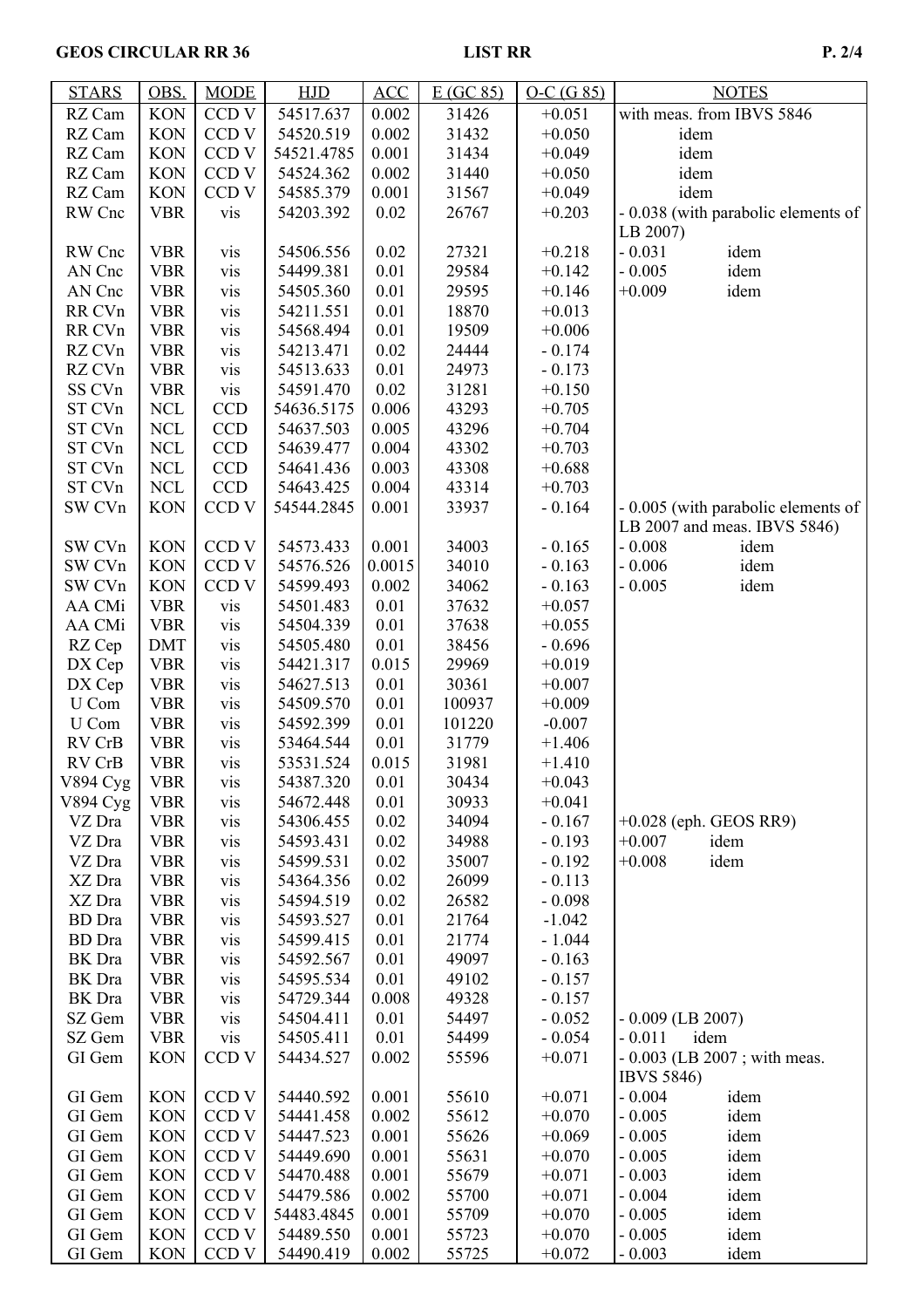| <b>STARS</b> | OBS.       | <b>MODE</b>      | HJD        | ACC    | E(GC 85) | $O-C(G 85)$ | <b>NOTES</b>                        |
|--------------|------------|------------------|------------|--------|----------|-------------|-------------------------------------|
| GI Gem       | <b>KON</b> | CCD <sub>V</sub> | 54500.385  | 0.0015 | 55748    | $+0.073$    | $-0.002$ (LB 2007; with meas.       |
|              |            |                  |            |        |          |             | <b>IBVS 5846)</b>                   |
| GI Gem       | <b>KON</b> | CCD <sub>V</sub> | 54506.449  | 0.015  | 55762    | $+0.071$    | $-0.004$<br>idem                    |
| GI Gem       | <b>KON</b> | CCD <sub>V</sub> | 54510.348  | 0.001  | 55771    | $+0.071$    | $-0.004$<br>idem                    |
| GI Gem       | <b>KON</b> | CCD <sub>V</sub> | 54523.348  | 0.002  | 55801    | $+0.073$    | $-0.002$<br>idem                    |
| VZ Her       | <b>NOB</b> | <b>CCD</b>       | 54590.536  | 0.002  | 40428    | $+0.062$    | - 0.016 (with parabolic elements of |
|              |            |                  |            |        |          |             | LB 2007)                            |
| AG Her       | <b>VBR</b> | vis              | 54593.461  | 0.01   | 41468    | $+0.005$    |                                     |
| AG Her       | <b>VBR</b> | vis              | 54643.468  | 0.01   | 41545    | $+0.004$    |                                     |
| AR Her       | <b>VBR</b> | vis              | 54573.457  | 0.01   | 27913    | $-0.782$    |                                     |
| AR Her       | <b>VBR</b> | vis              | 54627.485  | 0.02   | 28028    | $-0.807$    |                                     |
| GY Her       | <b>VBR</b> | vis              | 54583.431  | 0.01   | 34699    | $+0.110$    |                                     |
| GY Her       | <b>VBR</b> | vis              | 54594.437  | 0.015  | 34720    | $+0.104$    |                                     |
| GY Her       | <b>VBR</b> | vis              | 54648.451  | 0.01   | 34823    | $+0.107$    |                                     |
| LS Her       | <b>KLE</b> | CCD <sub>V</sub> | 54199.589  | 0.003  | 113491   | $+0.044$    |                                     |
| LS Her       | <b>KLE</b> | CCD <sub>V</sub> | 54201.432  | 0.002  | 113499   | $+0.041$    |                                     |
| LS Her       | <b>KLE</b> | CCD <sub>V</sub> | 54203.498  | 0.003  | 113508   | $+0.029$    |                                     |
| LS Her       | <b>BRO</b> | CCD <sub>V</sub> | 54213.436  | 0.003  | 113551   | $+0.043$    |                                     |
| LS Her       | <b>KLE</b> | CCD <sub>V</sub> | 54214.588  | 0.002  | 113556   | $+0.041$    |                                     |
| LS Her       | <b>BRO</b> | CCD <sub>V</sub> | 54218.468  | 0.003  | 113573   | $-0.003$    |                                     |
| LS Her       | <b>BRO</b> | CCD <sub>V</sub> | 54222.4135 | 0.003  | 113590   | $+0.019$    |                                     |
| LS Her       | <b>KLE</b> | CCD <sub>V</sub> | 54223.580  | 0.003  | 113595   | $+0.031$    |                                     |
| LS Her       | <b>KLE</b> | CCD V            | 54229.567  | 0.005  | 113621   | $+0.017$    |                                     |
| LS Her       | <b>KLE</b> | CCD <sub>V</sub> | 54232.5415 | 0.002  | 113634   | $-0.009$    |                                     |
| LS Her       | <b>KLE</b> | CCD V            | 54235.569  | 0.003  | 113647   | $+0.018$    |                                     |
| LS Her       | <b>KLE</b> | CCD <sub>V</sub> | 54236.503  | 0.002  | 113651   | $+0.029$    |                                     |
| LS Her       | <b>BRO</b> | CCD <sub>V</sub> | 54244.563  | 0.003  | 113686   | $+0.011$    |                                     |
| LS Her       | <b>KLE</b> | CCD <sub>V</sub> | 54247.558  | 0.005  | 113699   | $+0.005$    |                                     |
| LS Her       | <b>KLE</b> | CCD <sub>V</sub> | 54252.446  | 0.003  | 113720   | $+0.046$    |                                     |
| LS Her       | <b>BRO</b> | CCD <sub>V</sub> | 54257.482  | 0.003  | 113742   | $+0.004$    |                                     |
| LS Her       | <b>KLE</b> | CCD <sub>V</sub> | 54263.509  | 0.006  | 113768   | $+0.030$    |                                     |
| LS Her       | <b>KLE</b> | CCD <sub>V</sub> | 54264.446  | 0.003  | 113772   | $+0.044$    |                                     |
| LS Her       | <b>KLE</b> | CCD <sub>V</sub> | 54267.437  | 0.002  | 113785   | $+0.035$    |                                     |
| LS Her       | <b>KLE</b> | CCD <sub>V</sub> | 54269.502  | 0.004  | 113794   | $+0.022$    |                                     |
| LS Her       | <b>KLE</b> | CCD <sub>V</sub> | 54273.404  | 0.003  | 113811   | $+0.001$    |                                     |
| LS Her       | <b>KLE</b> | CCD <sub>V</sub> | 54283.338  | 0.003  | 113854   | $+0.010$    |                                     |
| LS Her       | <b>KLE</b> | CCD <sub>V</sub> | 54289.372  | 0.003  | 113880   | $+0.043$    |                                     |
| LS Her       | <b>KLE</b> | CCD <sub>V</sub> | 54291.445  | 0.003  | 113889   | $+0.039$    |                                     |
| LS Her       | <b>KLE</b> | CCD <sub>V</sub> | 54292.365  | 0.002  | 113893   | $+0.035$    |                                     |
| LS Her       | <b>KLE</b> | CCD <sub>V</sub> | 54298.321  | 0.003  | 113919   | $-0.010$    |                                     |
| LS Her       | <b>KLE</b> | CCD <sub>V</sub> | 54301.373  | 0.004  | 113932   | $+0.042$    |                                     |
| LS Her       | <b>BRO</b> | CCD <sub>V</sub> | 54302.525  | 0.003  | 113937   | $+0.040$    |                                     |
| LS Her       | <b>BRO</b> | CCD <sub>V</sub> | 54318.435  | 0.003  | 114006   | $+0.024$    |                                     |
| CQ Lac       | <b>VBR</b> | vis              | 54359.448  | 0.01   | 31164    | $+0.135$    |                                     |
| CQ Lac       | <b>VBR</b> | vis              | 54718.446  | 0.01   | 31743    | $+0.130$    |                                     |
| CZ Lac       | <b>VBR</b> | vis              | 54388.366  | 0.01   | 21310    | $-0.251$    |                                     |
| CZ Lac       | <b>VBR</b> | vis              | 54709.406  | 0.015  | 22053    | $-0.339$    |                                     |
| CZ Lac       | <b>VBR</b> | vis              | 54718.502  | 0.01   | 22074    | $-0.319$    |                                     |
| PW Lac       | <b>VBR</b> | vis              | 54390.358  | 0.01   | 32929    | $+0.153$    |                                     |
| PW Lac       | <b>VBR</b> | vis              | 54662.407  | 0.015  | 33460    | $+0.135$    |                                     |
| SU Leo       | <b>KON</b> | CCD <sub>V</sub> | 54453.602  | 0.0015 | 64123    | $-0.083$    | with meas. from IBVS 5846           |
| SU Leo       | <b>KON</b> | CCD <sub>V</sub> | 54486.662  | 0.002  | 64193    | $-0.081$    | idem                                |
| SU Leo       | <b>KON</b> | CCD <sub>V</sub> | 54487.603  | 0.001  | 64195    | $-0.085$    | idem                                |
| SU Leo       | <b>KON</b> | CCD <sub>V</sub> | 54494.688  | 0.002  | 64210    | $-0.084$    | idem                                |
| SU Leo       | <b>KON</b> | CCD <sub>V</sub> | 54497.522  | 0.0015 | 64216    | $-0.083$    | idem                                |
| SU Leo       | <b>KON</b> | CCD <sub>V</sub> | 54576.391  | 0.002  | 64383    | $-0.083$    | idem                                |
| BT Leo       | <b>VBR</b> | vis              | 54557.415  | 0.02   | 57907    | $+0.057$    |                                     |
| BT Leo       | <b>VBR</b> | vis              | 54564.417  | 0.01   | 57921    | $+0.062$    |                                     |